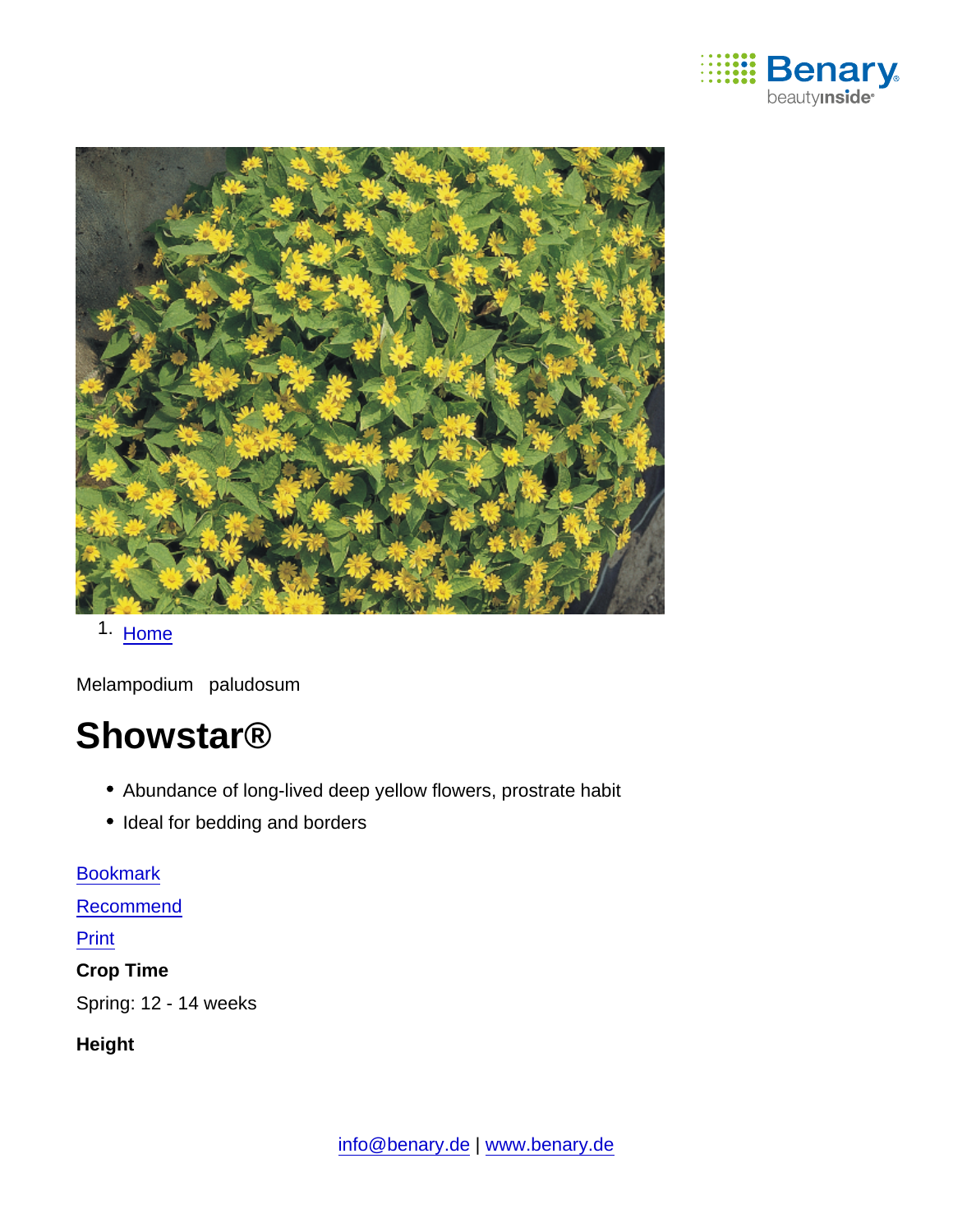

#### 10 ? / 25 cm

Exposure

Sun - Partial shade

Seed Form

Raw Seed

Best Uses

Bedding, Rockery

# Culture guide

#### Usage

Plants for the border and window boxes, pot and container plants, marsh plant

Sow time

February-May

Sowing method

1-2 seeds per plug

#### **Germination**

7-14 days at 65-68 °F (18-20 °C). Cover seed lightly after sowing. Maintain high, but not saturated soil moisture levels, and 95 % relative humidity levels.

#### Growing on

Transplant into pack or 4" (10 cm) pots with media having 5.5 to 6.5 pH. Media should have good moisture holding capacity. Apply 100-150 ppm nitrogen weekly in a well-balanced formula.

## **Media**